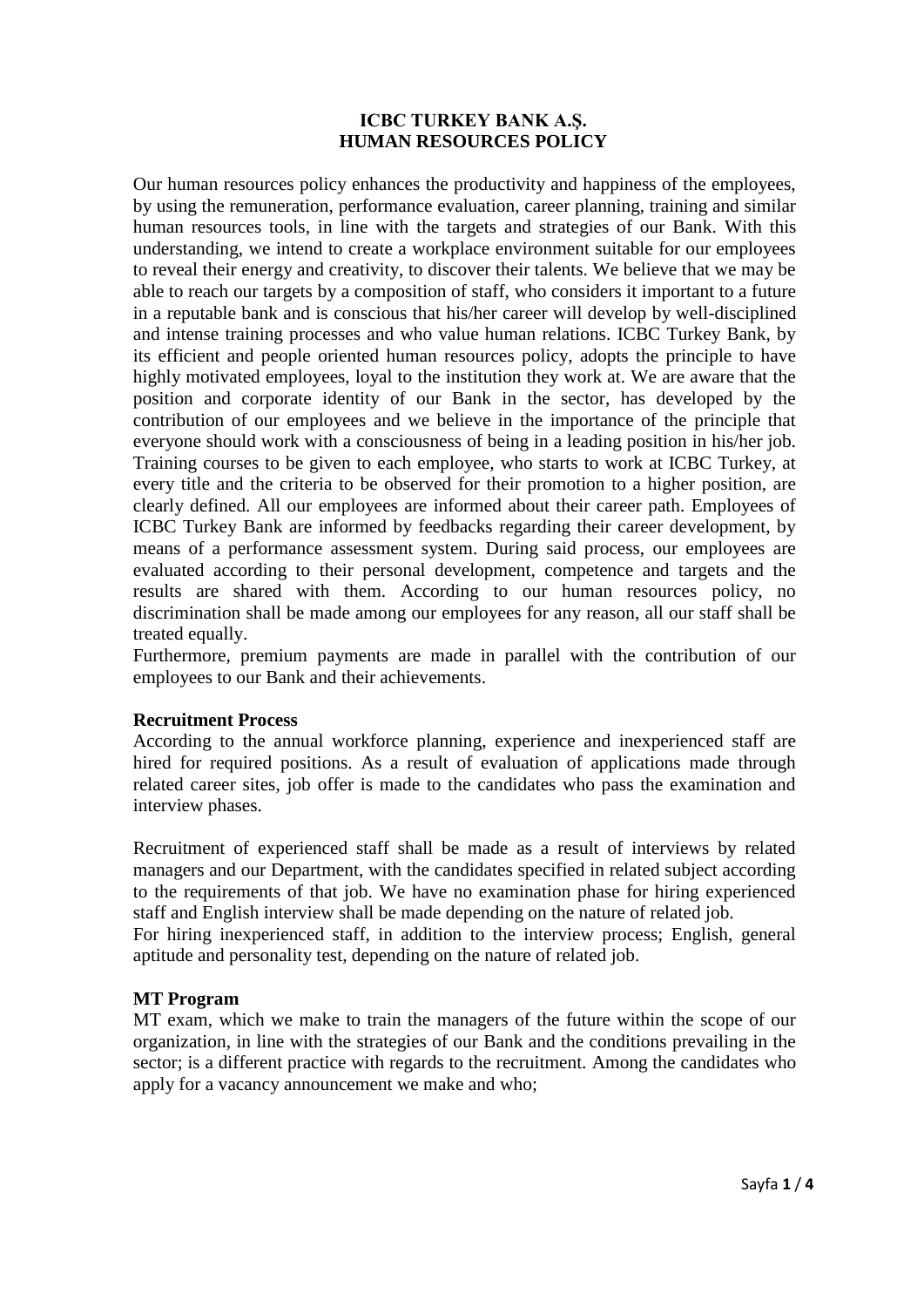- are citizens of the Republic of Turkey,
- are graduated from the Economy, Business Administration, Law, Public Finance, Labor Economics, International Relations, English or American Language and Literature, Public Administration, Econometrics, Banking and Finance, Management Engineering, Computer Engineering or Industrial Engineering departments of universities, providing 4 years undergraduate education in foreign language,
- speak English fluently.
- for male candidate, completed military service obligation or postponed it for at least2 years,
- have strong self-expression and communication skills,
- have the ability to think analytically,

those who are successful in examinations made and who are successful in collective and individual interview phases,

shall be employed at related departments of our Bank, where it is required to hire new staff.

Furthermore, for operations staff at our Branches, according to the needs, examinations are made and the candidates who can be successful in the examinations made and the interviews, shall be appointed to related positions at our Branches, following a "Basic Banking Training".

# **Training Activities**

Renovation and development are indispensable elements of contemporary banking. Our Bank considers these elements as a basis and has consolidated with the learning organization concept. In this context, at our Bank targeting to improve its employees and all its surrounding to who it provides services, within the scope of constantly developing system; training is the leading matter among those with the highest priority. Training vision of ICBC Turkey Bank, is based on a long term career planning perspective. Training programs to be attended by the employees according to their qualifications and competencies, beginning from the date when they start their banking career, targets are defined and implemented accordingly. For our young employees who participate in the organization of ICBC Turkey Bank; on-the-job, orientation and long term development trainings are provided and afterwards, they continue their job in related specialization areas.

And, our other employees working at our Bank complete their managerial and specialization programs, according to determined career planning, by means of the training courses they attend both in Turkey and abroad.

Our training programs cover the Career Training Programs, Personal Development Training Programs, Manager Development Training Programs, MT and Basic Banking Training programs.

Advance training courses are provided by trainers from prominent private training companies and by in-house trainers of the Bank.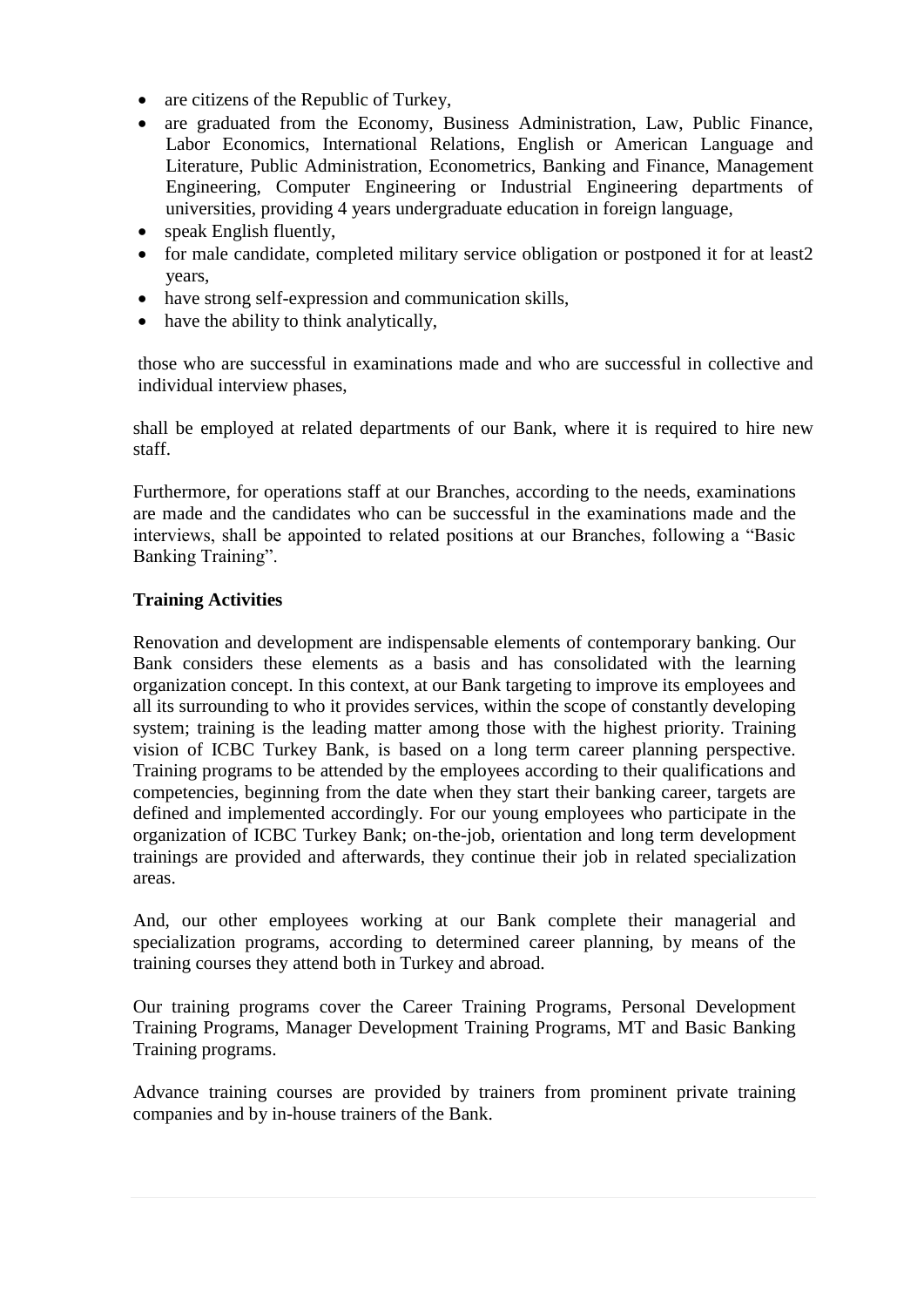# **Our Organizational Structure**

### **Personnel Profile**

The profile of our personnel consisting of the number of employees, rate of female/male workers, average of age, average of professional experience, information regarding trainings given to the personnel; is updated by our Department at the end of each month and is published on our Web site and in the intranet environment.

## **Head Office Departments**

- $\checkmark$  Corporate Banking Department
- $\checkmark$  Project and Cross Border Finance Department
- $\checkmark$  Retail Banking Department
- $\checkmark$  Digital Banking Department
- $\checkmark$  Operation Management Department
- $\checkmark$  Operations Center
- $\checkmark$  Credit Allocation Department
- $\checkmark$  Financial Market Department
- $\checkmark$  Legal Affairs Department
- $\checkmark$  Human Resources Department
- $\checkmark$  Investment Banking Department
- $\checkmark$  Internal Control and Compliance Department
- $\checkmark$  Risk Management Department
- $\checkmark$  Internal Audit Department
- $\checkmark$  Administrative Affairs Department
- $\checkmark$  Credit and Investment Management Department
- $\checkmark$  Asset and Liability Management Department
- $\checkmark$  Financial Institutions Business Department
- $\checkmark$  International Business Department
- $\checkmark$  Financial Technology Department
- $\checkmark$  Technology Center
- $\checkmark$  Financial Control and Accounting Department
- $\checkmark$  Board of Director's Office
- $\checkmark$  Executive Office
- Economic Research Department